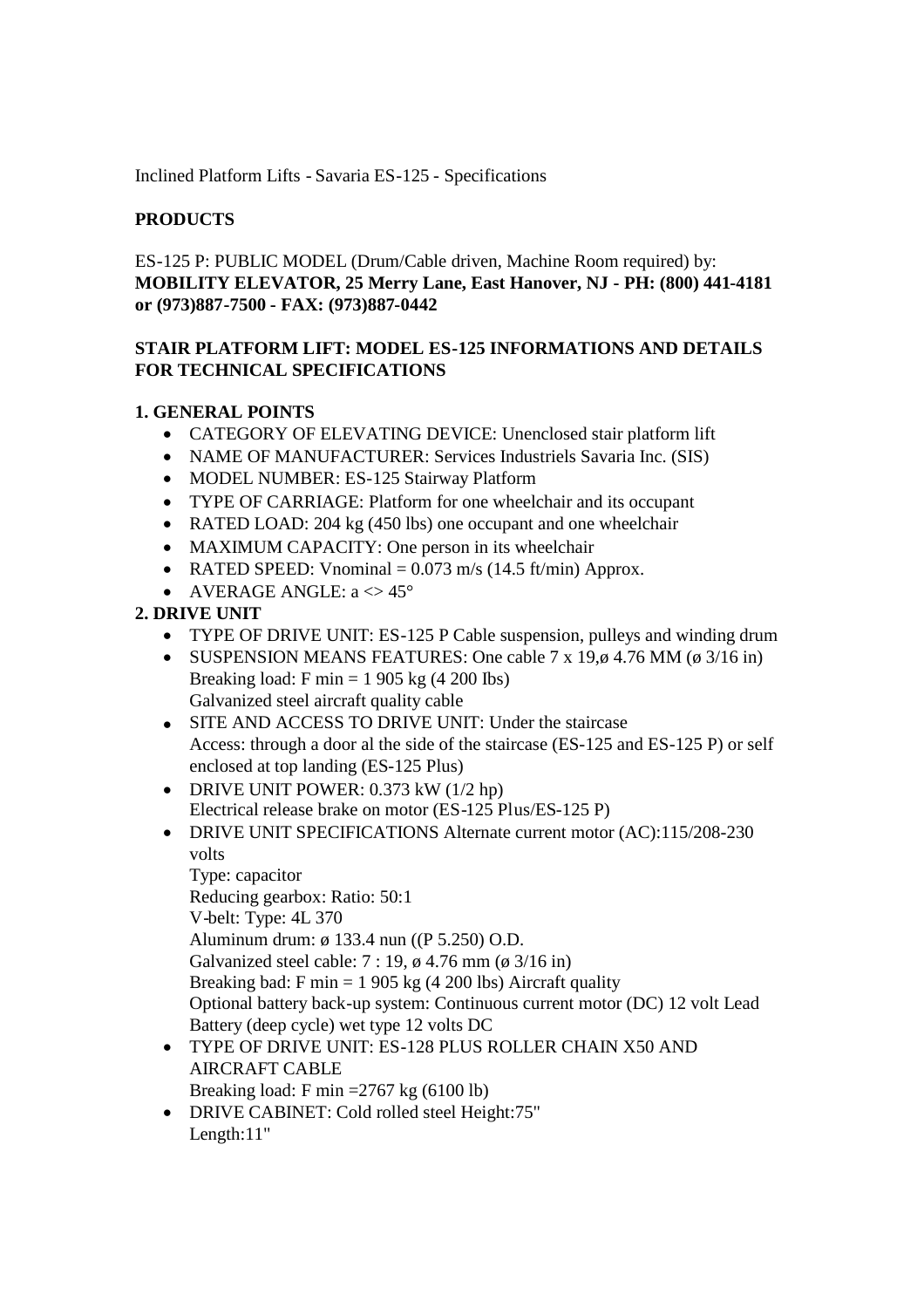Width: 8'

No Machine Room required for ES-125 Plus. The motor assembly is self enclosed at the top landing in a drive box

 ELECTRIC CONTROL BOARD: CSA or ETL (Warnock Hersey) approved Category: Controller for elevating devices for the handicapped No.: LR 96281 CSA C22.2 No 14

or

94307 ETL(conforms to ANSI/UL STD 508) 120 v; 60 hz; 9,5 A; 1 ph., 1/2 hp

 CAR TRAVEL IN CASE OF EMERGENCY: A manual winding steel cable device will be installed in order to move the platform. It consists of a lever which can easily be adapted to the gear box or to the motor (system operating on alternate current 110 v AC).

In case of power failure, the electric motor will be powered by a 12 volt battery whose charge is permanently guaranteed by a charger which is incorporated in the electric pannel (12 v DC battery operated system only).

# **3. CARRIAGE**

- CONSTRUCTION: Structure: Steel tubing ASTM A 38
- CARRIAGE PROTECTION: All jamming is avoided
- FOLDABLE ELEMENTS: The platform can be folded manually for storage Motorized power folding platform (option) Distance of folded platform to the wall: 11' to 13" Distance occupied by unfolded platform: 33' to 38'
- SAFETIES: Emergency brake in case of steel cable failure (cam device working on a compression spring).

Suspension cable slack switch.

Under panel safety plate with horizontal and vertical action. Safety flaps and edges on access sides.

Six(6) inches barrier on non access side.

Height(8)inches security flaps on access side.

Load sensitive power fold mechanism.

Three(3) positions barrier arm.

Manual lowering and raising device.

Electro mechanical break on motor.

Anti-shear plates on carriage.

Emergency stop buttons on car and at landing.

Keyed call/send station.

Audio visual alarm.

Attendant hand-control

## **4. PLATFORM**

Low voltage controls (24 V)Final limit switch

 USABLE INSIDE DIMENSIONS: Residential:915 mm x 700 mm (36 in x 27.5 in) surface: 0.641 m² (993 in²) Public: 1118 mm x 730 mm (44 x 28.75 in)